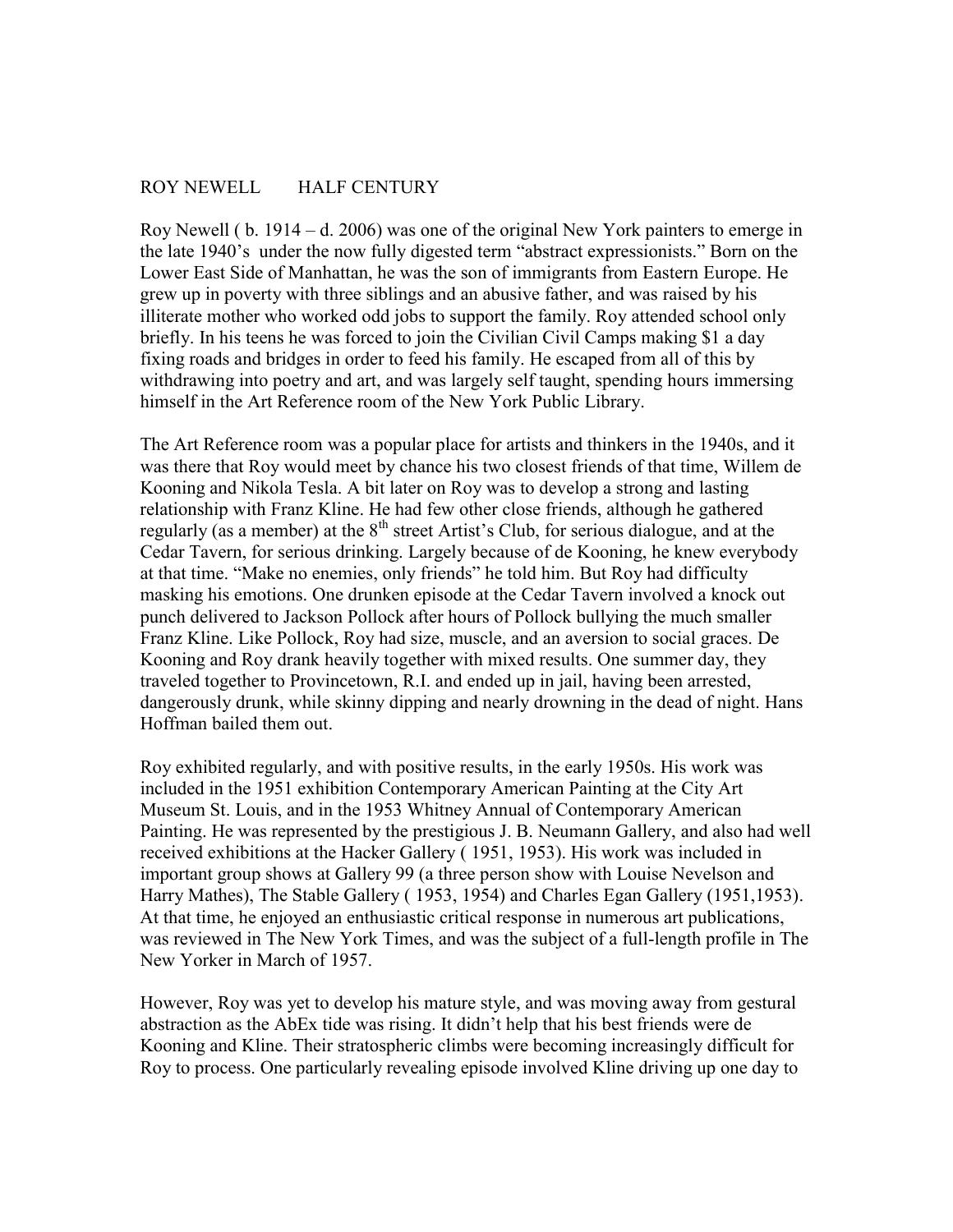Riker's, a local soup counter (where they met regularly for a 25 cent chicken pot pie) in a newly minted Ferrari; traded to a cash strapped collector for a painting.

His paintings got smaller as everybody else's got bigger. He fell off the map for a few years and reemerged in the early 1960s, style fully formed, in the stable of the Amel Gallery with a small group of artists including, tellingly, Eva Hesse. He cultivated his mature style out of the rigid tenets of Mondrian, and informed that reductive tendency with the subtle brushwork and opulent color of Bonnard, Vuillard and the Nabis. In many ways, Roy's mature style presaged the fundamental elements of Post Minimal Painting. It adopted unconditionally the structure of the grid, and used the construct not as an impediment, but as a liberation. His paintings were infused with personal and poetic narrative, touch, and emotion; and also engaged scale in a radical way (it's almost impossible to tell the size of a Newell in reproduction). His small, box-like supports also read like objects; a sculptural form asserting itself in dialectical opposition to the delicacy of his surfaces. He also often built a small frame around his primed panels and incorporated (long before Howard Hodgkin) that structural border into the painting's surface; an assertion of the picture as object, and the object as picture.

If Roy's work was out of step with that of his piers, it was completely out of sync with what was to come next. Pop and Minimalism's cool detachment dominated the 60s and 70s, and conceptual and performance based practices were incomprehensible to Roy. It was not until many years later that the Post Minimal painters began to gain recognition-Blinky Palermo and Imi Knoebel in Europe; Robert Ryman, Brice Marden, Dorothea Rockburne, Mary Heilmann, Robert Mangold and others in the U.S. By that time, it was too late for Roy. He had fallen into a deep alcoholism in the mid 60s and was nearly killed one night while working as an elevator operator in an after hours club. He was stabbed in the back and almost bled to death laying in the dark for hours until he was discovered. He barely escaped addiction with his life, and surely would have died if it weren't for his wife and lifelong companion, Anne Cohen, who supported him throughout his life, both emotionally and financially.

Even sober, Roy was rough and contentious. Dealers stayed away even if they secretly admired his work. He was impossible to work with, and had only periodic relations with galleries. He also had few friends. Two decades of isolation had taken its toll. Those of his older friends who were still alive kept their distance. Although, Bill and Elaine de Kooning continued to champion and support his work throughout. They collected his works, and also made a gift of a major Newell to the Guggenheim Museum in 1983. His self imposed isolation was due, in large measure, to his working method. He was working, and reworking, endlessly. Works that he began in the 1960s were still being tuned when I met him in 1994.

He was 84 when I met him and I was in my early 20s. He let me into his studio from time to time to see his paintings. For me, Roy was a window into a time long gone by. We would eat Chinese and discuss random things: mail order catalogs, Puvis de Chevannes, fishing, Guston. He loved the work of Albert Pinkham Ryder, and spoke of it often. In the fourteen years I knew him, he never started a new painting. He repainted his small works